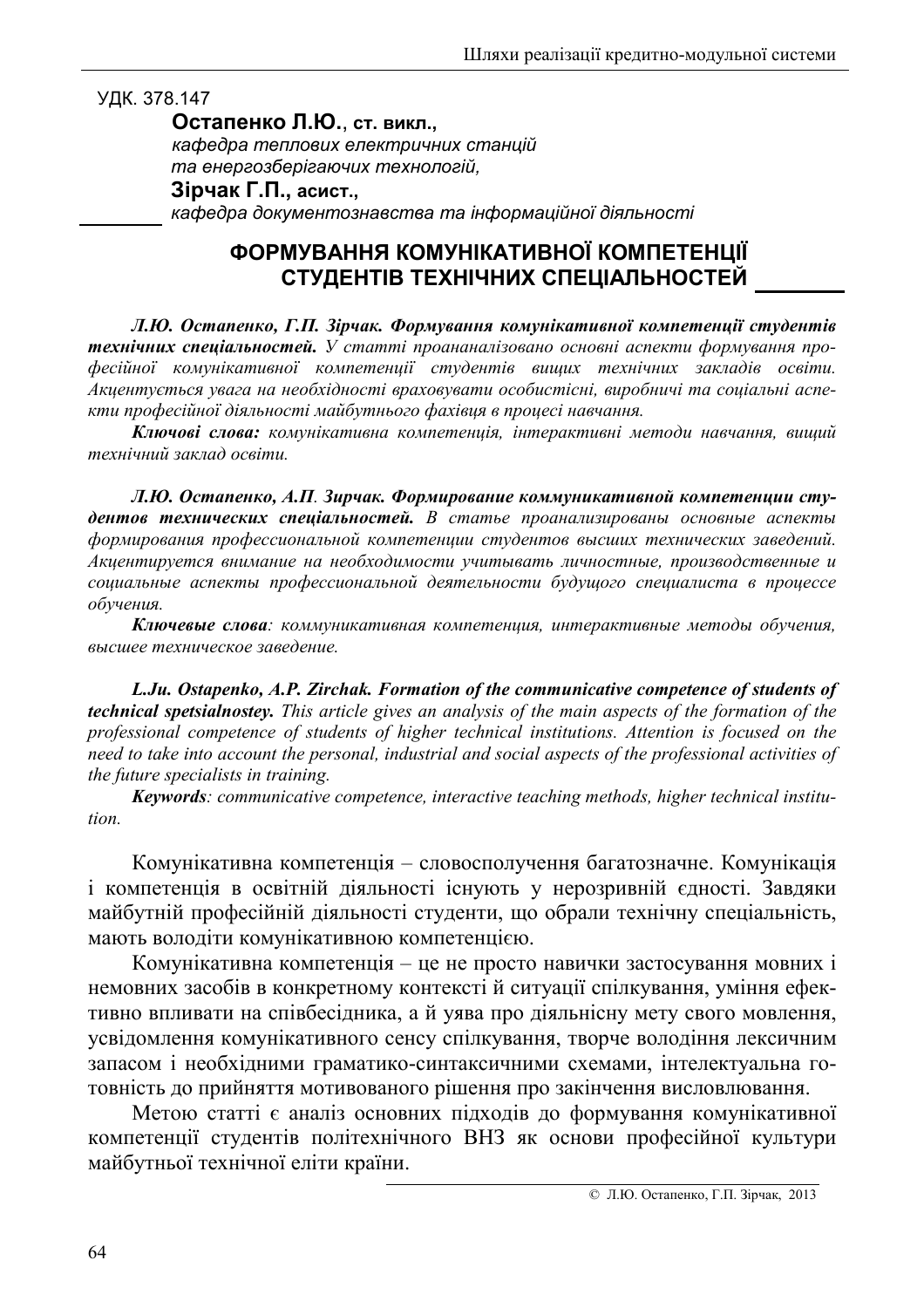Зазначимо, що терміни "комунікація" і "компетенція" латинського походження: від латинського comitto (communicare - довіряти, доручати, надавати, радитися з кимось); competencia (competere - досягати, відповідати, прагнути). Поняття "комунікативна компетентність" (від лат. *communico* - роблю загальним, зв'язую, спілкуюся і competents (competentis) – здатний) означає сукупність знань про норми і правила ведення природної комунікації – діалогу, суперечки, переговорив і т. ін.  $[1: 40]$ .

У сучасних словниках комунікація подається: як спілкування, що ґрунтується на взаєморозумінні; як процес поширення інформації від однієї людини до іншої або кількох інших, а компетентність - як володіння компетенцією; як повідомлення або передача за допомогою мови якогось змісту, наявного в думці; як спілкування, зв'язок [4].

К.М. Хоруженко поняття "комунікативна компетенція" розглядає як підготовленість людини до культурного спілкування з іншими людьми [11; 185].

Девідом і Джулією Джері цей термін трактується як комунікативна здатність (способи, правила, за допомогою яких люди здійснюють комунікативні обміни та інтеракції з іншими людьми співтовариства) [4; 314].

Низка авторів пояснюють комунікативну компетенцію через поняття "здатності" (О. О. Аршавська, М. М. Вятютнєв, Д. І. Ізаренков, Д. Крістел, С. Савіньон та інші). У роботах цих учених комунікативна компетенція розглядається як здатність використовувати мову в тій або іншій сфері спілкування. Так, М.М. Вятютнєв відзначає, що комунікативна компетенція - це здатність використовувати мову творчо, цілеспрямовано, нормативно, у взаємодії зі співрозмовниками [10].

Н.І. Гез, О.М. Казарцева, О.Ю. Константинова, Ю.П. Федоренко, Ю.С. Федоренко, Д. Хаймс та ін. визначають комунікативну компетенцію через поняття "знання, навички й уміння". Н.І. Гез виділяє в понятті "комунікативна компетенція" знання про мову, навички й уміння застосовувати ці знання у мові згідно з різними ситуаціями спілкування [3;19].

За О. М. Казарцевою [9] - комунікативна компетенція - це знання, уміння та навички, необхідні для розуміння чужих та породження власних програм мовленнєвої поведінки, адекватних цілям, сферам, ситуаціям спілкування [8;19].

А.М. Богуш поняття "компетенція" розділяє на мовленнєву діяльність, мовну і мовленнєву компетенції [2; 36]. На думку В.В.Андрієвської, мовна компетенція - це інтегративне явище, що охоплює цілу низку спеціальних здібностей, знань, умінь, навичок, стратегій і тактик мовної поведінки, установок задля успішного здійснення мовленнєвої діяльності в конкретних умовах спілкування. Мовленнєва компетенція - це вміння адекватно, доречно і практично користуватися мовою в конкретних ситуаціях (висловлювати свої думки, бажання, наміри, прохання тощо), використовувати для цього як мовні, так і позамовні (міміка, жести, рухи) та інтонаційні засоби виразності мовлення [9].

Низка наукових досліджень містить розробку моделей і методів щодо оцінки результативності комунікацій у практичній діяльності фахівців в різних предметних галузях [12, 13].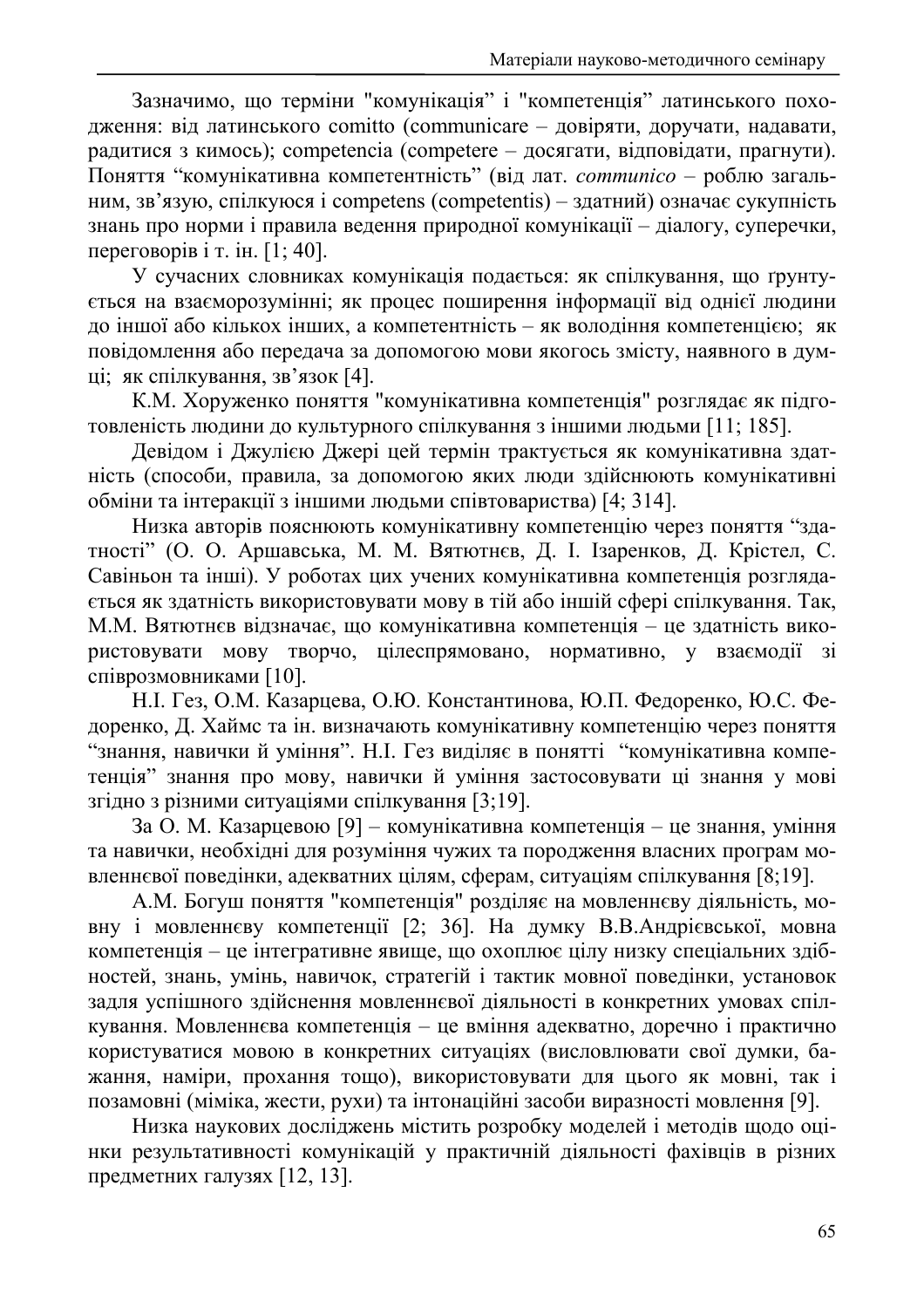На основі співставлення різних підходів до визначення поняття "комунікативна компетенція" можна дійти до висновку, що це поняття розглядається неоднозначно: це і продукт, і сприйняття продукту мовної діяльності, і певний рівень знаньта вмінь взаємодії між людьми у суспільстві; це і особистісна якість і поведінка, що виявляється у взаємовідносинах між людьми; це й сукупність сформованих знань з комунікативно-орієнтованих дисциплін; і наявність злібностей до самоконтролю повелінки та емпатії, комунікативних і організащо забезпечують успішність процесу вербальної торських вмінь, та невербальної взаємодії; і рівень розвитку соціальної сенситивності, соціальної обсервації, пам'яті та мислення; і здатність людини організувати мовленнєву діяльність у продуктивному або рецептивному видах відповідно до ситуації спілкування.

Таким чином, можна сказати, що комунікативна компетенція включає не тільки особистісні властивості індивіда/майбутнього фахівця, але й певним чином організовані пізнавальні процеси та емоційну сферу.

Перш, ніж вести мову про формування комунікативної компетенції майбутніх фахівців технічної сфери, маємо звернути увагу на таке поняття, як "інтерактивність". Інтерактивний бік спілкування - це умовний термін, що позначає характеристику тих компонентів спілкування, що пов'язані із взаємодією людей з безпосередньою організацією їхньої спільної, в тому числі професійної, діяльності [2; 64]. Якщо комунікативний процес існує на основі певної спільної діяльності, то обмін знаннями й ідеями з приводу цієї діяльності неминуче припускає, що досягнуте порозуміння реалізується в нових спільних спробах розвинути діяльність далі, організувати її. Інтерактивне спілкування є побудовою загальної стратегії взаємодії, де вкрай важливо не лише обмінятися інформацією, але й зрозуміти один одного, спланувати загальну діяльність то-Ш0.

Отже, можна сказати, що інтерактивне спілкування є певним засобом об'єднання індивідуальних зусиль у конкретних формах спільної діяльності. Відповідно до цього можна охарактеризувати інтерактивний компонент комунікативної компетенції, як здатність до організації спільних дій, що дозволяють співрозмовникам реалізувати якусь загальну для них діяльність.

Оскільки комунікативна компетенція є здатністю встановлювати і підтримувати необхідні контакти з іншими людьми, певну сукупність знань, умінь і навичок, що забезпечують ефективне спілкування, то її формування у вищій школі відбувається в умовах безпосередньої взаємодії ланки "викладачстудент". Загалом, досвід комунікативної компетенції набувається не тільки у процесі безпосередньої взаємодії, а також опосередкованої, в тому числі з літератури, театру, кіно, з яких людина отримує інформацію про характер комунікативних ситуацій, особливості міжособистісної взаємодії і засоби їх вирішень.

Залежність освіти в сучасних умовах від соціального замовлення, яке формується відповідно до соціальних змін кожного історичного періоду, призвели до того, що більшість функцій отримали оновлене розуміння. Так, наприклад, гуманізація освіти полягає у виявленні гуманітарної складової технічних дис-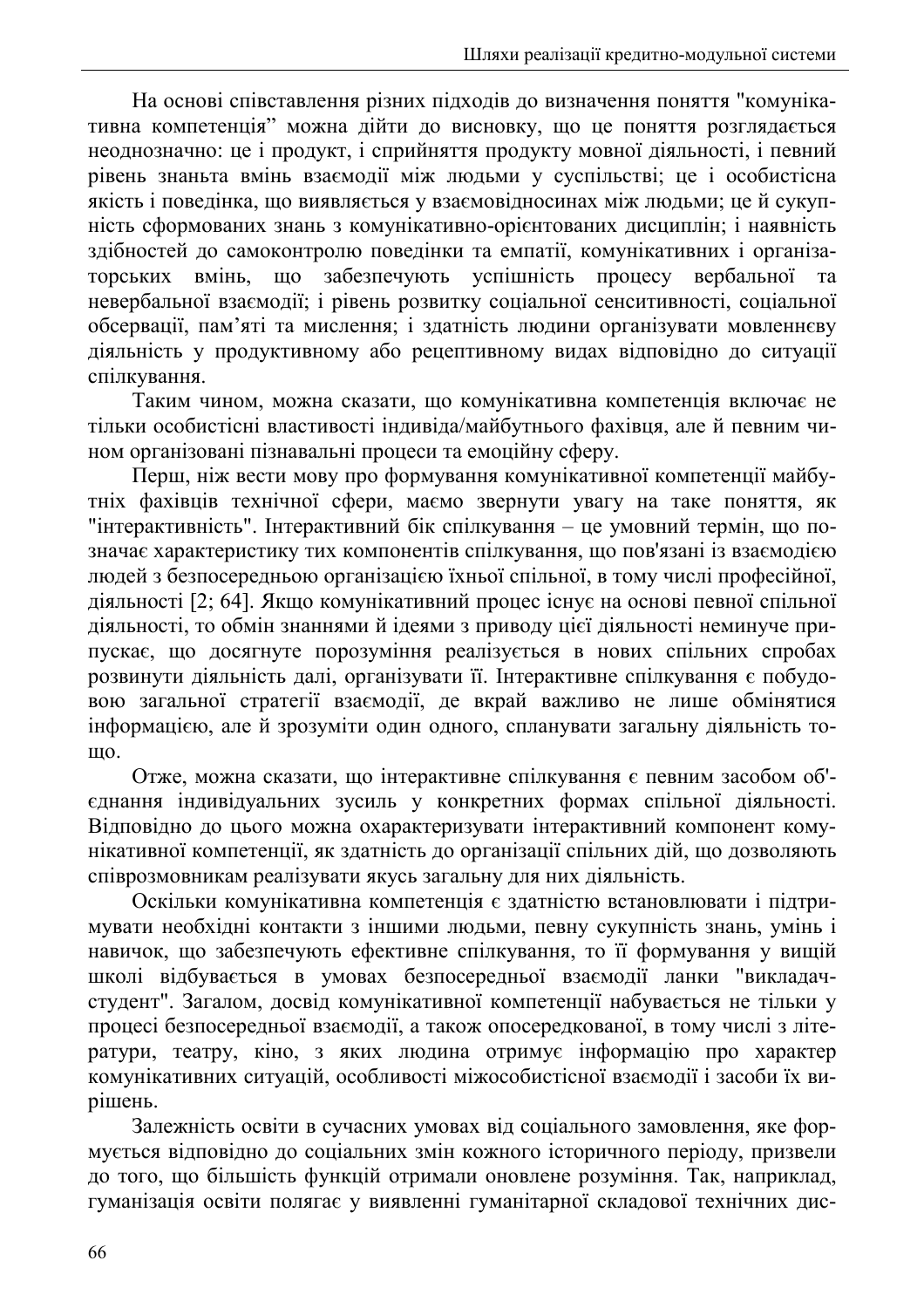циплін, створенні передумов для поєднання технічної та гуманітарної культури в особистості майбутнього інженера.

Враховуючи той факт, що фахівцям, випускникам технічних закладів доведеться обмінюватись професійним досвідом (і не лише в межах країни, але й зі своїми закордонними партнерами), ефективними методами формування прокомунікативної компетенції виступають *фесійної* інтерактивні метоли навчання. До них належать такі [3; 68]: метод проектів, асоціативний кущ, мікрофон, робота в парах, робота в групах, мозковий штурм, мозаїка, технологія співпраці, модульне навчання. Названі методи варто використовувати у тому чи іншому ступені у кожній навчальній дисципліні.

Розглянемо вищезазначені методи детальніше у контексті навчання студентів вищих технічних закладів. Так, метод проектів формує у студентів комунікативні навички, культуру спілкування, уміння коротко й доступно формулювати думки, толерантно ставитися до думки партнерів зі спілкування, аргументувати власну точку зору та переконувати партнерів в її правильності, розвивати уміння здобувати інформацію з різних джерел, обробляти її за допомогою сучасних комп'ютерних технологій. Проектна форма роботи є однією з актуальних технологій, що дозволяють студентові застосувати накопичені фахові знання. Робота над проектом - процес творчий. Студент самостійно займається пошуком вирішення певної проблеми.

Метод інтерактивного навчання "асоціативний кущ" полягає у тому, що спочатку викладач визначає одним словом тему, над якою проводитиметься робота, а студенти згадують, що виникає в пам'яті стосовно цього слова. Спочатку висловлюються найстійкіші асоціації, потім - другорядні. Викладач своєрідного  $\dot{\theta}$ ikcve відповіді вигляді «куща». який поступово  $\overline{\mathbf{V}}$ «розростається». Цей метод універсальний, адже може використовуватися фактично на всіх етапах занять. Названий метод особливо доречний під час вивчення гуманітарних дисциплін, бо він дозволяє активізувати фонові знання студентів і підготувати їх до участі у обговоренні проблем з фаху.

Інтерактивним методом навчання є також "мікрофон", технологія якого надає можливість кожному студенту продукувати короткі висловлювання по черзі, відповідаючи на запитання або висловлюючи власну думку чи позицію.

Перевага надається методу роботи в парах. Його можна використовувати для досягнення будь-якої дидактичної мети: засвоєння і закріплення нових знань, перевірки й активізації фонових знань тощо. За умов парної роботи всі студенти у групі отримують можливість висловитись. Робота в парах дозволяє студентам подумати, обмінятись ідеями з партнером і лише потім озвучувати свої думки перед аудиторією. Вона сприяє розвитку навичок спілкування, вмінь висловлюватись, мислити, критично вести лискусію переконувати й співрозмовників.

Розглянемо метод роботи в групах. Він надає всім учасникам можливість діяти, практикувати навички співробітництва, міжособистісного спілкування. Роботу в групах слід використовувати тоді, коли необхідно розв'язати проблему, з якою важко впоратись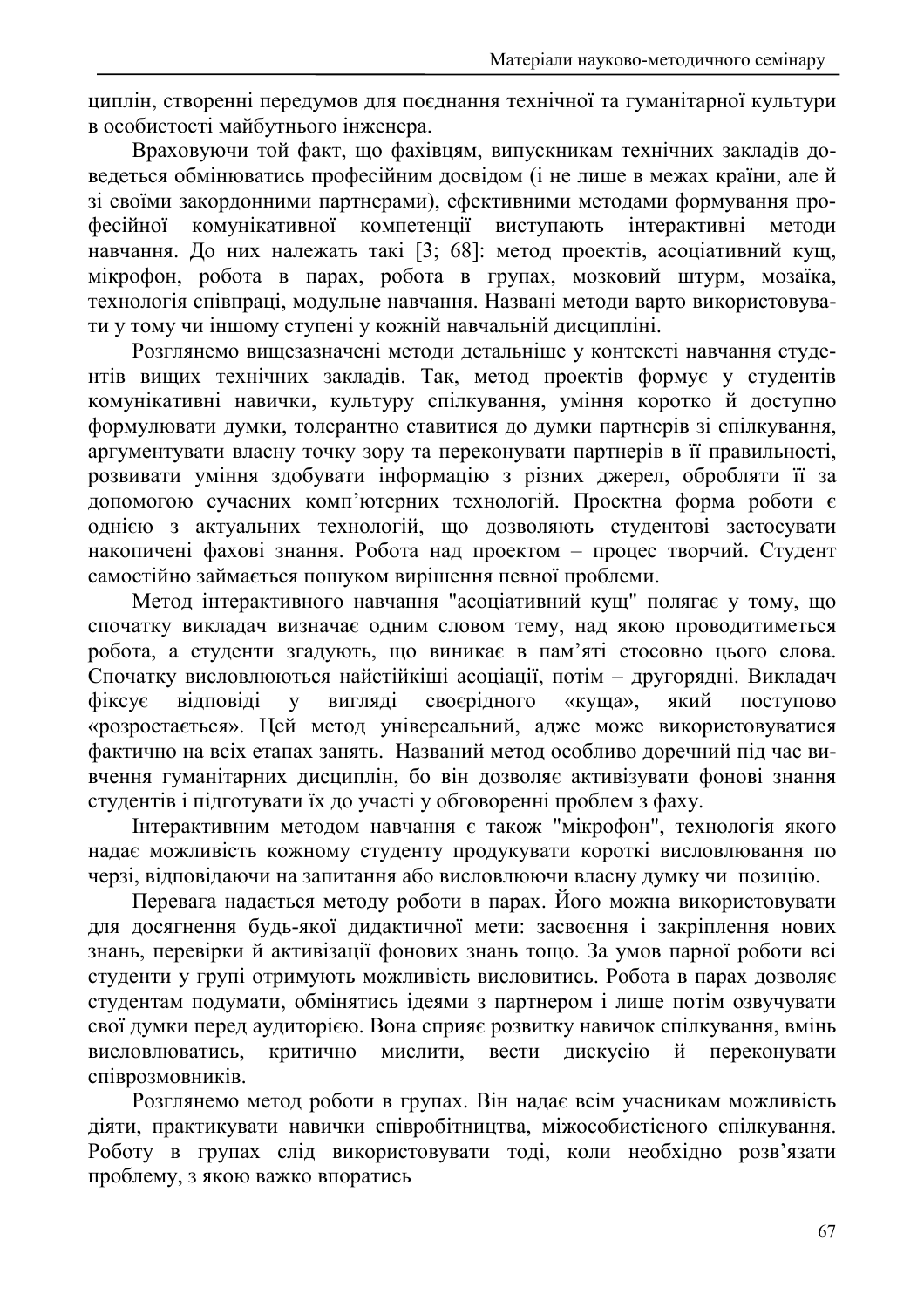індивідуально, та коли одним із очікуваних результатів є набуття навичок роботи в команді. Під час створення груп фахівці рекомендують об'єднувати в одній групі учасників із різними рівнями підготовки та досвіду з питання, що розглядається, оскільки в різнорідних групах стимулюється творче мислення, інтенсивний обмін ідеями, проблема може бути розглянута з різних боків.

Наступний інтерактивний метод "мозковий штурм" використовує досвід студентів з метою розв'язання проблем і розробки ідей. «Мозковий штурм» передбачає обмін деями у команді й визначення найефективнішої точки зору, і найкраще спрацьовує у групах, що складають 5-7 осіб.

Згілно методом "мозаїка" студентам самостійно  $\overline{3}$ пропонується опрацювати матеріал (кожному різний) і законспектувати його за певний час. Після цього студенти по черзі ознайомлюють свою групу з конспектом, а члени групи повинні за ним занотувати ті самі нотатки.

До сучасних технологій навчання відноситься й технологія співпраці. Основна ідея полягає у створенні умов для активної спільної діяльності студентів в різних навчальних ситуаціях. Вони об'єднуються в групи по 3-4 особи, їм дається одне завдання, при цьому обумовлюється роль кожного учасника. Кожен студент відповідає не лише за результат своєї роботи, але й за результат всієї групи. Тому студенти з низьким рівнем знань прагнуть з'ясувати в успішних те, що їм незрозуміло, а останні прагнуть, щоб перші досконально розібралися у завданні. Від цього виграє вся група, тому що спільно ліквідовуються прогалини, як у сформованості мовленнєвих вмінь і мовних навичок, так й у знаннях з фаху [6].

Чи не найважливішим є модельне навчання, яке передбачає таку організацію освітнього процесу, за якої навчальна інформація поділяється на відносно самостійні і закінчені одиниці інформації (модулі). Сукупність кількох модулів дозволяє розкрити зміст певної навчальної теми чи всієї навчальної дисципліни. Модулі можуть бути цільовими (відомості про нові явища, факти), інформаційними (матеріали лекцій, підручники тощо) та операційними (практичні вправи, завлання).

Таким чином, застосування інтерактивних технологій у навчальному процесі вищого технічного закладу значно урізноманітнює процес сприйняття, осмислення та переробки інформації. Також розширюється й мотиваційна основа навчальної діяльності, студенти краще усвідомлюють та запам'ятовують навчальний матеріал.

Отже, узагальнюючи вище викладені точки зору на явище комунікативної компетентності, можна зробити висновок, що комунікативна компетентність постає як інтегральна якість особистості, що виконує функцію адаптації й адекватного функціонування особистості в соціумі, містить у собі установки, стереотипи, позиції спілкування, ролі, цінності тощо особистості, "інструмент, що рефлексує ", творчий потенціал особистості. Комунікативна компетентність є необхідною умовою виконаня вимог нормативів стандартів вищої освіти України [14].